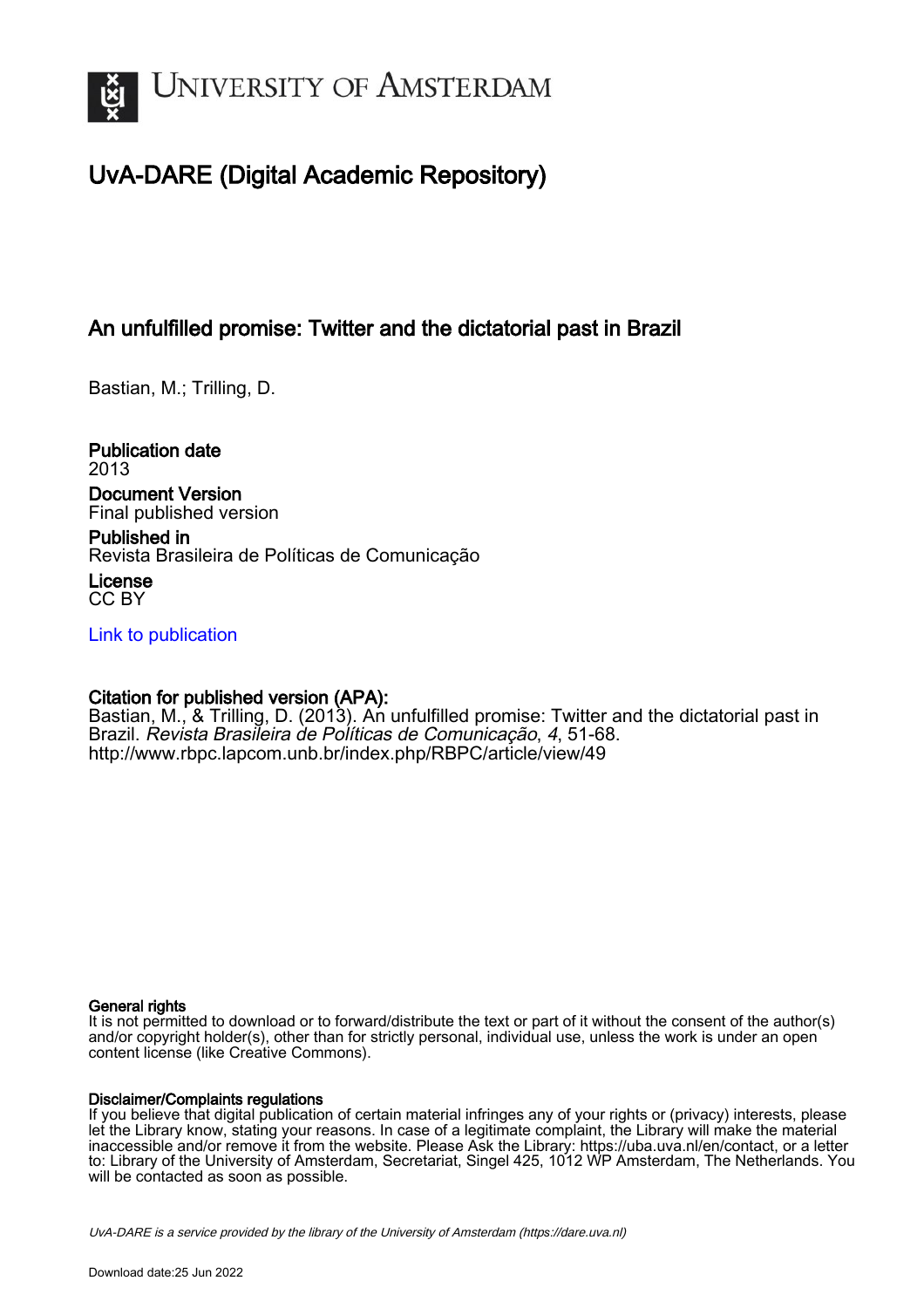#### **An unfulfilled promise: Twitter and the dictatorial past in Brazil**

Mariella Bastian $<sup>1</sup>$ </sup> Damian Trilling<sup>2</sup>

#### **Resumo:**

Espaços mediados são essenciais em sociedades democráticas. Caso os meios de comunicação não cumprem suficientemente a tarefa de disponibilizar uma plataforma para o discurso público, as mídias sociais podem servir como um espaço importante para deliberação. Este artigo pretende pesquisar os desafios que o discurso sobre o passado ditatorial do Brasil está enfrentando nas mídias tradicionais, e também as expectativas a respeito do papel do Twitter. Em seguida, através de uma análise quantitativa é pesquisado até que ponto essas expectativas são realizadas. O discurso no Twitter é mais equilibrado e diversificado do que nas mídias tradicionais e inclui fontes que não são usadas por as mídias tradicionais. Apesar disso, deliberação genuína não acontece.

**Palavras-Chave**: Twitter, discurso público, ditadura militar, media performance, participação

#### **Abstract**

In modern democratic societies, mediated spaces for public discourse are essential. We argue that when mainstream media only partly fulfill their task in providing a platform for public discourse, social media might serve as an important space for deliberation. We explore the challenges the discourse on the dictatorial past in Brazil is facing in traditional media and the expectations that are voiced concerning the role of Twitter. In a second step, we examine quantitatively to which extent these expectations are actually put into practice. While the discourse on Twitter is more balanced and diverse than in traditional media and includes sources that are neglected by the latter, real deliberation does not take place.

**Keywords**: Twitter, public discourse, military dictatorship, media performance, participation

<sup>&</sup>lt;sup>1</sup> Mariella Trilling is a PhD candidate in journalism at TU Dortmund University. Her research focuses on Latin American media systems, the role of media in democratization processes and media accountability.

 $2$  Damian Trilling holds a PhD degree in Communication from the University of Amsterdam, where he currently works as a lecturer. His research focuses on the use of online media in political communication. Department of Communication Science - University of Amsterdam.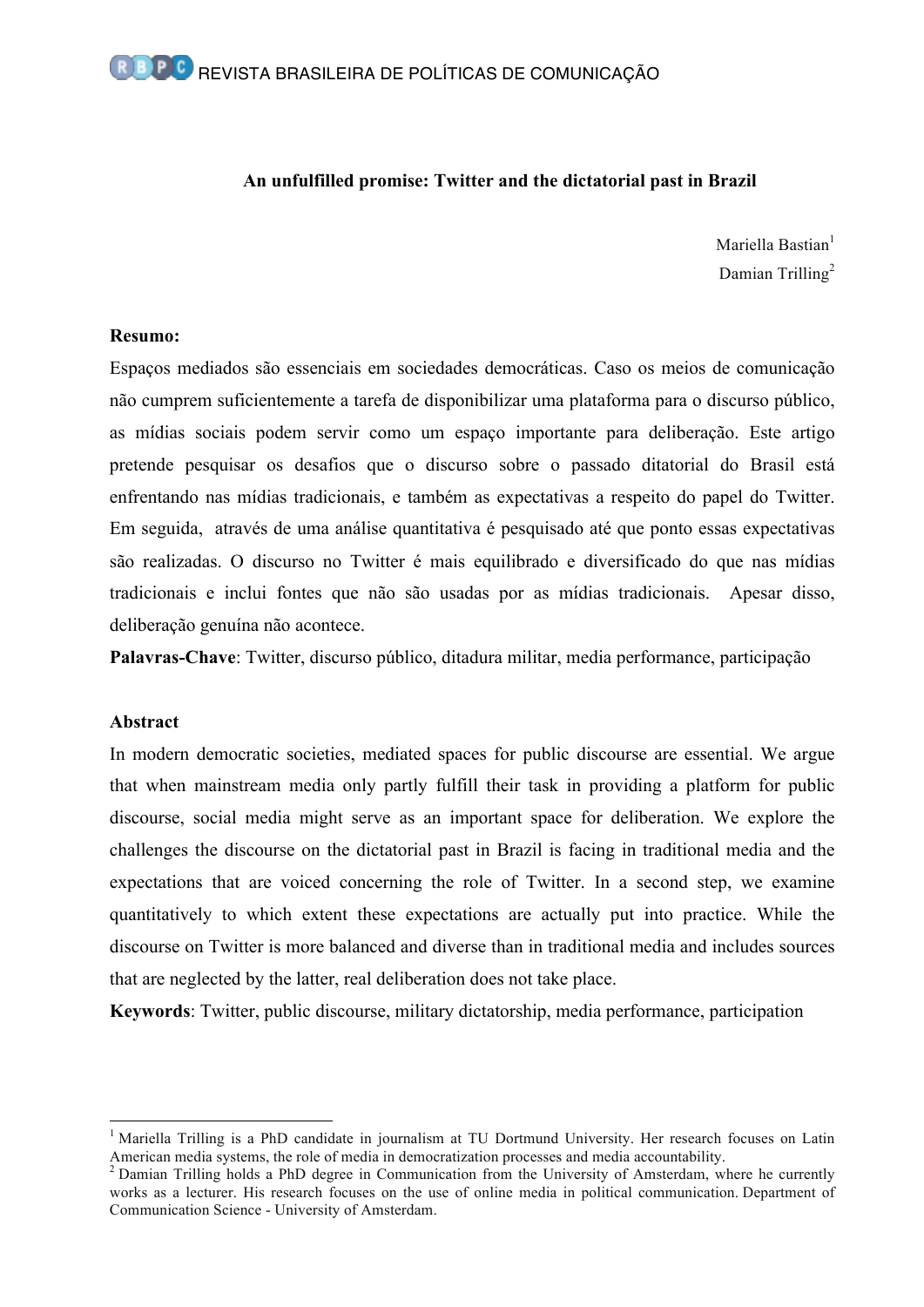#### **Resumen:**

Espacios mediados son sustancial para sociedades democráticas. Si los medios de masas no desempeñan la tarea de facilitar una plataforma para el discurso público de manera suficiente, los redes sociales pueden servir como un espacio importante para la deliberación. Este artículo pretende revelar los desafíos que el discurso sobre el pasado dictatorial en Brasil se enfrenta y también las expectativas en cuanto al papel de Twitter. Además, por un análisis cuantitativo se examina hasta qué punto las expectativas son realizadas. El discurso en Twitter es más equilibrado y diversificado de lo que en los medios tradicionales y son incluidos fuentes que no son usados por los medios tradicionales. Sin embargo, deliberación verdadera no tiene lugar. **Palabras-clave:** Twitter, discurso público, dictadura militar, media performance, participación

#### **Introduction**

Since the advent of the Internet, hopes have been voiced that this medium has the potential to strengthen public discourse: Vanishing spatial and power constraints could make large-scale deliberation possible (Coleman and Blumler, 2009; Dahlberg, 2001; Dahlgren, 2005; Freelon, 2010; Rasmussen, 2008). Also, the gatekeeping role of traditional media vanishes: Everyone can publish on the web. This might be especially important in defect democracies: If, for instance, the independence of media from the government cannot be guaranteed or if – due to an enormous media concentration – truly independent content do not reach any substantial audience, limiting the diversity of opinions and facts delivered to the public, social media might provide an important space for public discourse.

This paper therefore explores a specific case where this situation applies, the case of Brazil. As Costa (2010) states, in Brazil, like in many other Latin-American countries, there is a gap between what the Constitution says and how reality looks like: Although the constitution from 1988 can be characterized as quite progressive, many of its guidelines are not put into practice. Main problems causing this situation are social inequalities (e.g., poorer people cannot afford making use of their rights), structural shortcomings (e.g., missing presence of the state in various parts of Brazil, abuse of power and corruption), and the handling of the past of the military dictatorship (Costa, 2010). This becomes explicitly clear in the case of the amnesty law which was coming into force during the military dictatorship and which is still in force. Only three years ago, an effort to declare the amnesty law as in conflict with the constitution was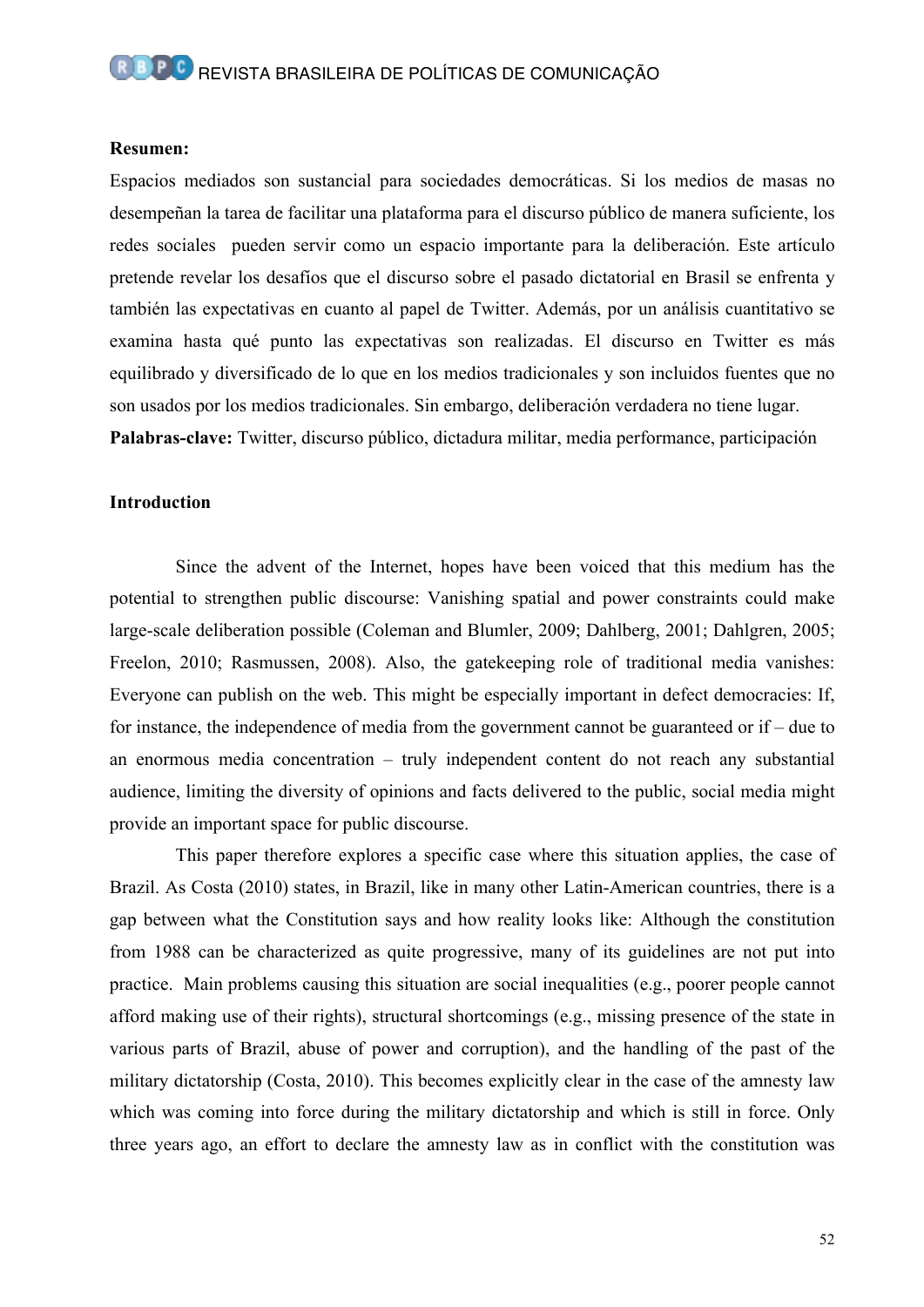rejected by the Brazilian Surpreme Court (Supremo Tribunal Federal, 2010). Reviewing a body of literature on the deficits of the Brazilian democracy, Hagopian (2011) points to the hopes that

are voiced about the potential of 'participatory democracy'-projects – and concludes that such efforts have only been successful to a limited extend. Still, it has been argued that democratization and inclusion of the public in political discourse are intertwined (Dantas, 2013).

From a democratic point of view, the Brazilian media landscape suffers from three main problems: (1) concentration of ownership, (2) the closely intertwined role of political actors and the media, and (3) the fact that the media still have not come to terms with their own past and the role they played during the dictatorship (e.g., Moraes, De, 2011; Pieranti and Martins, 2008; Porto, 2010). Although suffering from censorship, today's important media organizations in general have been quite close to the military government, especially the media empire *GLOBO*. Media that were opposing the regime were shut down at that time; and media companies that supported the regime profited in economic terms (Abreu, De, 2005; Pieranti and Martins, 2008). For instance, *Globo* clearly benefited from the military regime – which is why Guimarães and Amaral shortly after the end of the dictatorship noticed "continuity" in the media system and called the TV station TV Globo "the television version of state-directed capitalism" (1988, p. 127). And even today, the public still is quite skeptical about the *Globo* empire: It is said to heavily interfere with the political system and holds more than 115 companies from the broadcasting, print, and online sector as well as news agencies and book publishing companies, including the important daily *O Globo* (Spranz, 2012). But still, *TV Globo* is the most important player on the Brazilian media market (Porto, 2010).

Based on this conflict, it seems at least possible, but in fact pretty likely, that the discourse in traditional media suffers from systematic deficits. This might especially be the case when the inglorious role of traditional media during the military dictatorship is touched. Consequently, this means that the public discourse might move to other spaces were these limitations do not occur, most notably to social media like Twitter.

To find out whether this is indeed happening, we studied the case of the implementation of a so-called Truth Commission (Comissão da Verdade), which was implemented in May 2012 and whose task it is to come to terms with the past of the country. Although the implementation of the Truth Commission means an important step in strengthening democracy in Brazil, a lot of criticism can be expressed, most notably the long period of examination (crimes committed between 1946 and 1988 shall be examined), the small number of members (seven plus two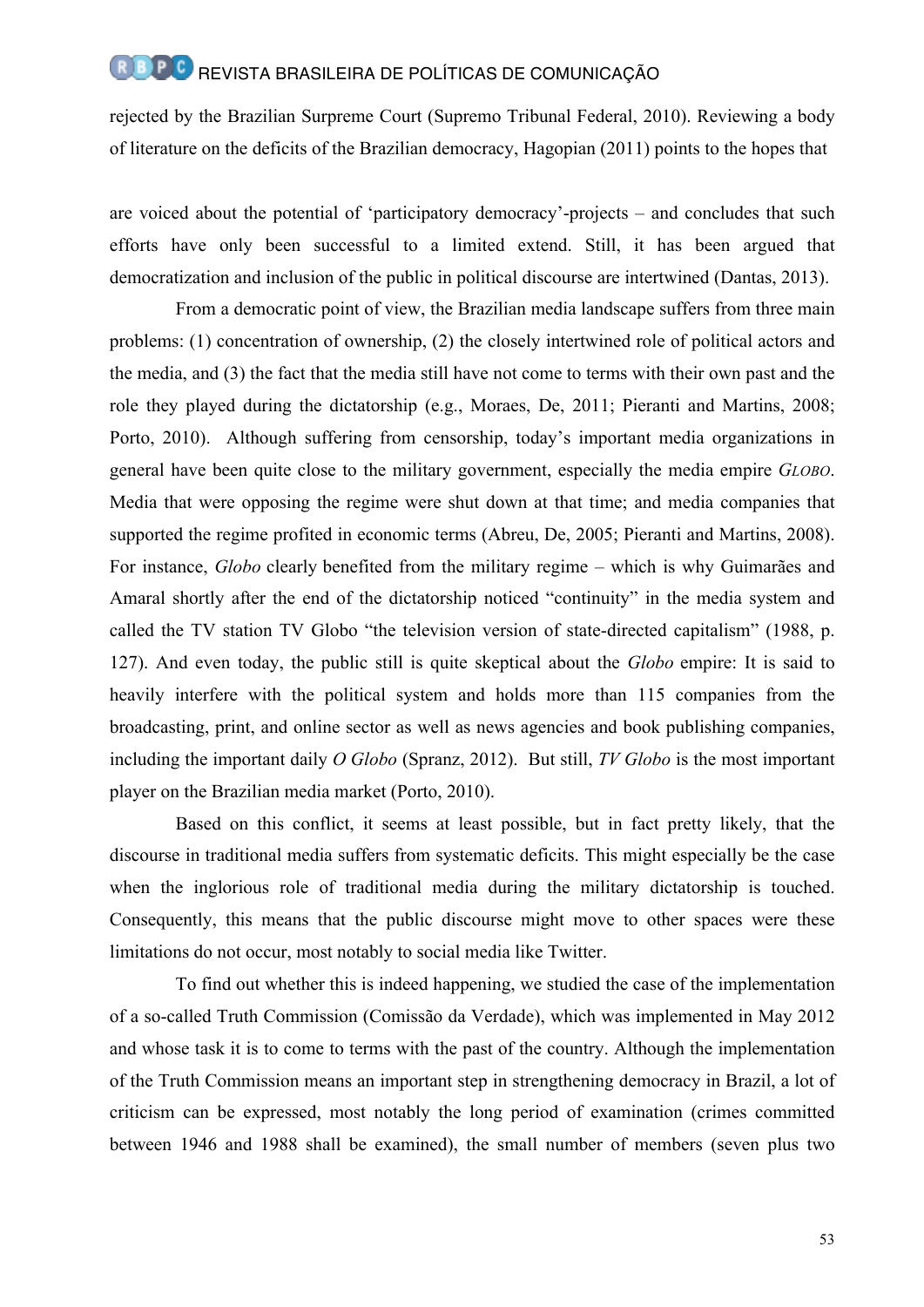assistants for each member), the interference of the military in advance, and the absence of any possibility to impose sanctions.

This study aims to investigate in how far the discourse about the dictatorial regime in the context of the installation of the Truth Commission differs between Twitter and print media. To this end, a multi-method study was carried out. First, semi-structured interviews were conducted to identify expectations concerning the potential of Twitter in this context. In a second step, a quantitative content analysis was conducted to test whether these expectations are legitimate and to what extent Twitter can enrich the discourse.

#### **Twitter as a discourse tool**

The core element of deliberative models of democracy is a discourse which is undistorted by power inequalities and in which as many citizens as possible, both from the periphery and the center of the political system should deliberate freely in an aim to achieve consensus (Ferree *et al.*, 2002; Habermas, 1962). Often, it has been argued that the Internet would diminish power and spatial constraints and enable such a discourse – for example by means of citizen journalism, in forums, chats, blogs, wikis and social media (e.g., Dahlberg, 2011; Freelon, 2010; Rasmussen, 2008). And beyond pure discussion and deliberation, Twitter offers the possibility to politically mobilize citizens (Arceneaux and Schmitz Weiss, 2010).

Based on the Habermasian ideal of a public sphere, Gripsrud (2009) theorizes about the 'digitization of the public sphere' and argues that without any doubt, the Internet adds new dimensions to the public discourse – and concedes that at the same time, scholars differ heavily in their evaluations of these changes. And indeed, others have been less optimistic than those who point to the Internet's opportunities: Although barriers to publish vanish, still very few information gets the majority of attention and most information reaches only a limited audience (e.g., Bakker and Paterson, 2011). Even stronger, a lot of this dominating information on social media still originates from traditional media companies (e.g., May, 2010). Nevertheless, traditional media are becoming less powerful in fulfilling their role as gatekeepers; and it becomes possible for the audience to watch the gates themselves (Bruns, 2005). It is this practically infinite amount of primary information available to virtually everyone that makes the Internet a "powerful democratizing agent" (Groshek, 2009, p. 117). The fact that a few-to-many distribution of information is at least technically no longer necessary but can be replaced by many-to-many online communication might bring the ideal of a public sphere in which all citizen gather at one place closer.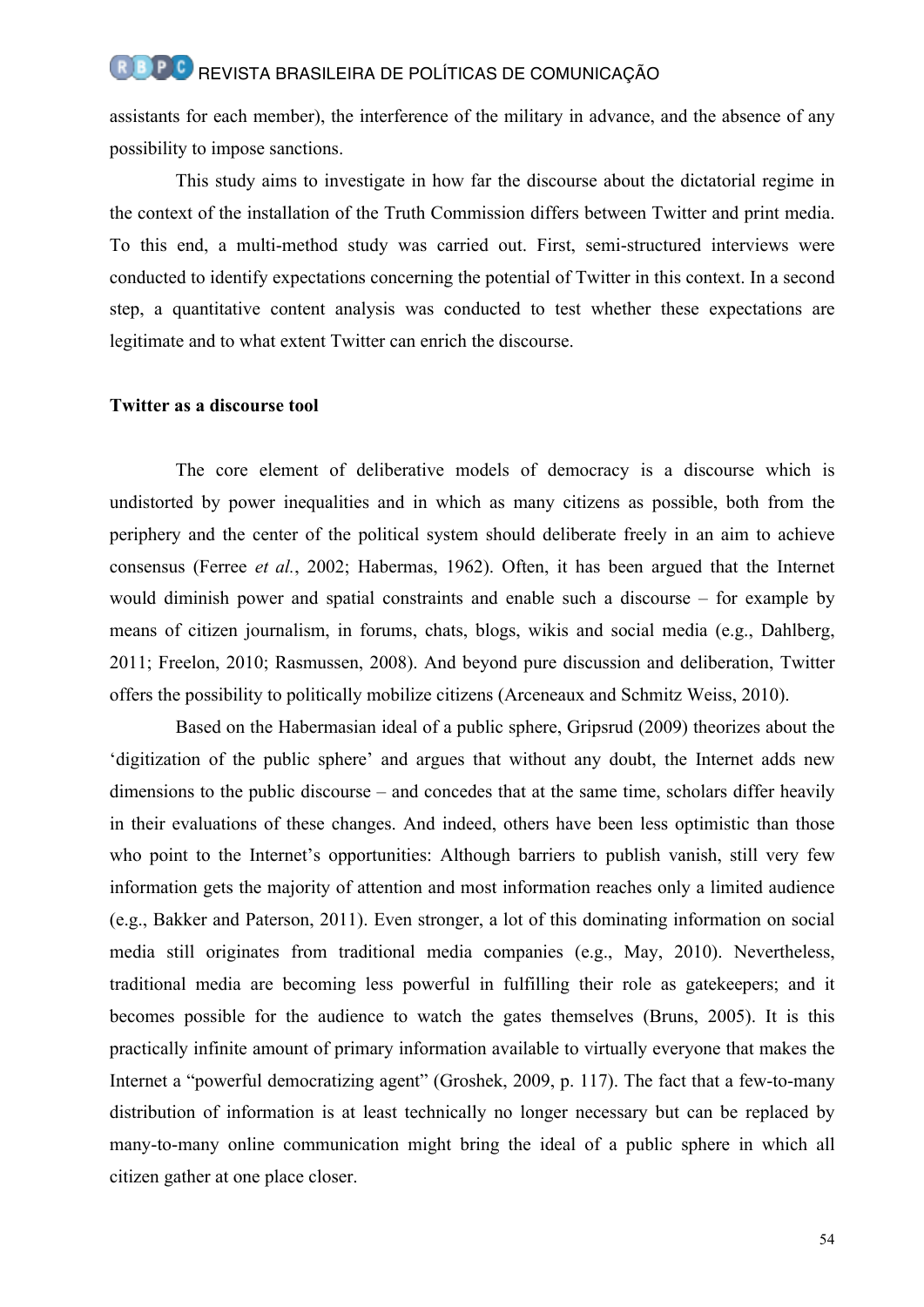It can be argued that Twitter is an ideal candidate for an online environment in which deliberation might occur: It is designed for interaction (re-tweeting, replying) and structuring

conversations (hashtags), has an open set-up that enables contact with strangers, and enjoys a high popularity (see, among others, Larsson and Moe, 2011; Parmelee and Bichard, 2012). Furthermore, writing a political tweet arguably demands less effort than writing a whole blog post or a piece for a citizen-journalism outlet. Nevertheless, as Larsson and Moe (2011) deduce from earlier research, the deliberative potential of Twitter is far from realized yet – an observation they can confirm with a case study of the Swedish elections: They observe that people hardly engage in discussions, as shown by very low percentages of retweets and tweets including a hashtag – and important nodes in discussion networks seem to be the 'old' elites. The Habermasian discourse, however, is very skeptical about elites and rather strives to include actors from the periphery as well. Analyzing another social medium, YouTube, a study found that, while non-elites have entered the discourse, it is still the old elites that dominate much of the selection process (Dylko *et al.*, 2011).

In general, there seems to be a consensus that the Internet has a lot of potential for deliberation, but that this potential is far from realized yet (Coleman and Blumler, 2009). It is especially the low frequency of interaction that has been criticized frequently (e.g., Parmelee and Bichard, 2012) – and at the same time, it can be shown that interactivity is crucial for positive effects on Twitter to occur (Lee and Shin, 2012). Moreover, interactivity seems to stimulate citizens' political involvement (Kruikemeier *et al.*, 2012) and even influence vote intentions (Lee and Shin, 2012). Maybe this is why some have criticized forms of online political participation as 'slacktivism' – activism with no or little impact (Christensen, 2011).

#### **Research Questions**

The research discussed so far leaves us with a dilemma: In theory, social media and especially Twitter should be great tools for public discourse. But why do many conclude that a deliberative discourse is actually happening only to a limited extend (Hindman, 2009)? In this paper, we argue that one reason why many studies found that the realization of the democratic potential of Twitter falls short of expectations is that in well-functioning democracies, there are less pressing needs for citizens to massively engage in political use of social media. Accordingly, the role of Twitter during uprisings is mentioned frequently as an example for Twitter's political power (e.g., Parmelee and Bichard, 2012). In this study, we are going to focus on a context that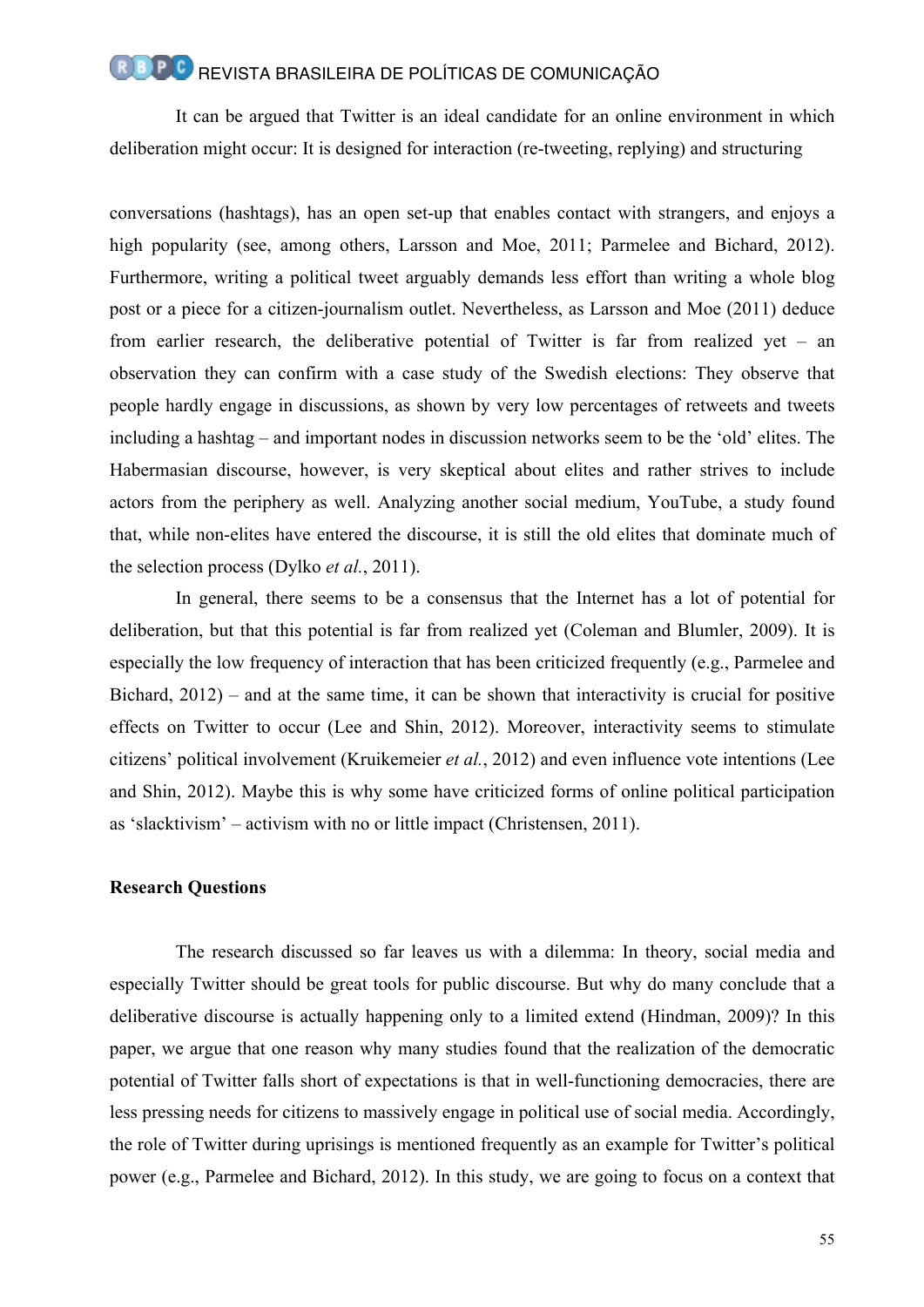is less radical, but still different from a well-functioning democracy: the Brazilian media landscape. Studying another Latin-American defect democracy, Columbia, a survey found that social media can help to strengthen public discourse by diminishing extremity and polarization (Wojcieszak and Rojas, 2011).

In detail, referring to the case of the implementation of the Truth Commission in Brazil, we explore:

*RQ1: Which potential is seen in Twitter as a discourse tool? RQ2: To which extent are these expectations put into practice?*

#### **Method**

#### *Research context*

To assess the potential of social media in public discourse, some specific characteristics of the Brazilian media landscape have to be taken into account. First of all, Internet penetration differs considerably between different parts of the country. Although the number of Internet users is increasing, Internet access is highly dependent on the financial, technical and educational background of the citizens – which means that participants in an online discourse are probably not representative for the Brazilian society as a whole (Costa and Rial y Costas, 2010). The Brazilian society is still characterized by large social inequalities (e.g., Zilla, 2010), which has direct effects on media use, and, subsequently, the occurrence of media effects: "Processes of exclusion [...] in line with economic factors are especially constitutive for the structure of Latin American media systems" (Massmann, 2007, p. 271).

The use of different media is also highly dependent on education – a factor where again stark contrasts arise within the Brazilian society. Perez, De Melo, and Fichtner (2010) state that although children are obliged to go to school, 90 per cent of children in the rural areas attend school for less than four years, and in the *favelas* of the big cities, a relatively high percentage does not graduate from school. Kohlhepp (2010) estimates the illiteracy rate at about 10 per cent – differing extremely between different regions –, whereas Hart (2010), based on a different set of criteria, states that almost 60 per cent of all Brazilians older than 15 can be considered analphabets. However, although the reported illiteracy rate varies between different sources, it seems certain that it has diminished in the past years.

The strong differentiation of society  $-e.g.,$  huge parts of the indigenous people live in the tropics in reservations or inaccessible regions (Kohlhepp, 2010) – affects especially the use of electronic media: Because of educational deficits, the influence of electronic media on the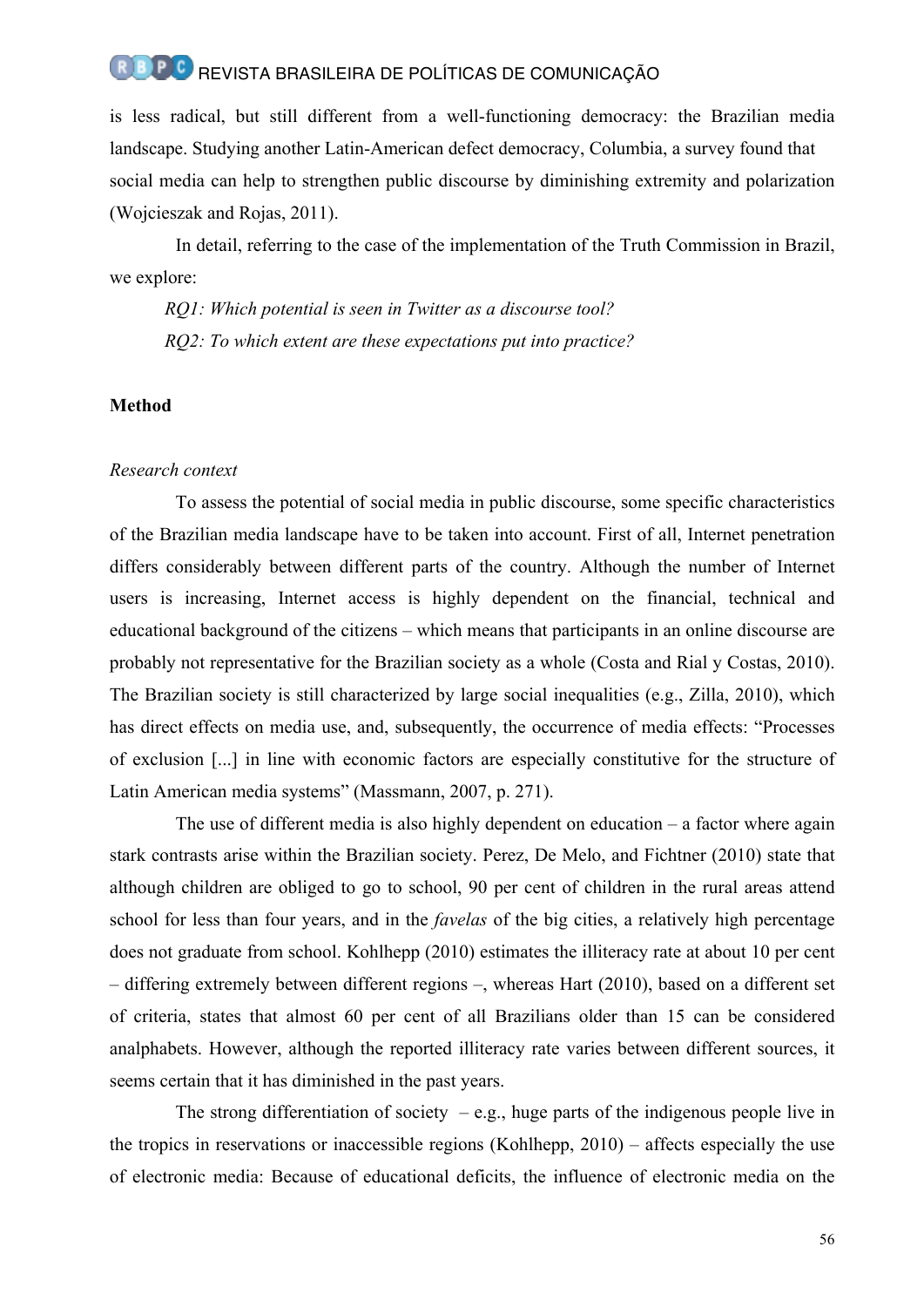social live of the people even increases (Miguel, 2007). The digital divide is an important aspect which has to be considered when talking about possible participants of media discourses (e.g., Costa and Rial y Costas, 2010; Weiland, 2005). All in all, the Brazilian media landscape has been developed fast and professionally, but suffers still from central deficits. As we outlined above, it still does not comply with important democratic criteria like a diverse media supply and independence of the political system and the media (see also Stevanim and Santos, 2012). This is illustrated by the fact that, Brazil is ranked on the  $108<sup>th</sup>$  position in the Press Freedom Index by Reporters without Boarders.

#### *Qualitative interviews*

To learn about the potentials of Twitter that different actors see, we conducted semistructured interviews with a diverse sample of experts: Three journalists, one political blogger, one human-rights activist, and two political scientists. While the journalists could especially inform us about the shortcomings of the traditional system and the ways traditional media start using online tools, the blogger knew a lot about realizations of new forms of political communication on the web. The activist, affiliated with an NGO, could provide the bigger picture of the case in question, as did the political scientists, who were also especially knowledgeable about the historical context. The interviews were transcribed and analyzed with QDA software. In a last step, selected quotes were translated from Portuguese to English.

#### *Content analysis*

The discourse about the Truth Commission and the military dictatorship was analyzed in the time frame between December 15, 2011 and January 15, 2012. A census of articles addressing these topics in six Brazilian print media was conducted. We included the newspapers Folha de S. Paulo, O Globo and Estado de São Paulo as well as the news magazines Veja, Época and Isto É.

Out of 3,581 tweets matching the search string "(comissão AND verdade) OR (ditadura AND militar)", a random sample of 600 tweets was drawn. After removal of 118 invalid cases (mainly tweets referring to non-Brazilian contexts), a final sample of N=482 tweets was coded. All coding was done by one of the authors. The following variables were coded:

*Genre:* For print articles, seven categories were distinguished, based on the following ideal types: news story, opinion piece/analysis, feature story, interview, column, portrait, other.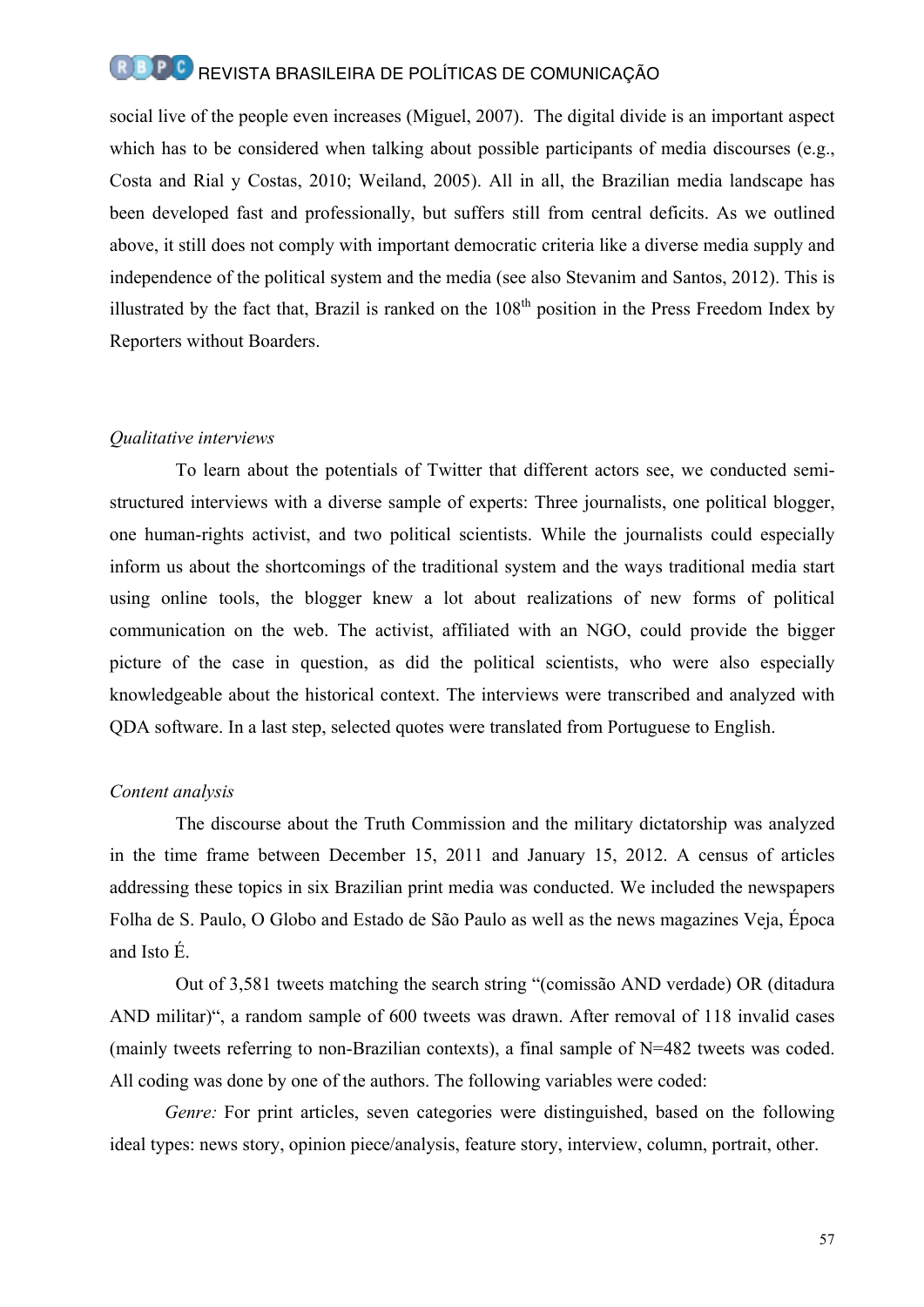*Opinionated*: For tweets, it was coded whether the content was factual (0) or opinionated (1).

*Topic*: The following topics were distinguished: military dictatorship, Truth Commission, law & justice, education & culture, single actors during the military dictatorship, comparison dictatorship—today/effects of the dictatorship on today's society, media and the dictatorship, other. Up to two topics per case were coded – in which case we distinguished between main topic and secondary topic.

*Actors*: For each of the following actors, it was coded whether the actor was not mentioned, mentioned in a minor role, or if he was the main actor: Dilma (Brazilian president), Maria do Rosário (Human Rights Secretary), member(s) of the Truth Commission, military, opponents of the military dictatorship, justice, party: government, party: opposition, expert, victim of the dictatorship, own medium, other medium. For some analyses, the variables Dilma, Maria do Rosário, party: government and party: opposition were combined to the variable political actor, as well as own medium and other medium to the variable medium, and opponents and victims to the variable opponents/victims of the dictatorship.

*References*. We measured whether the following sources were referenced: professional media offer, Twitter, citizen blog, blog of politician or political party, NGO, official document, internal document, other source.

#### **Results**

#### **Challenges and expectations**

Based on the qualitative interviews, we identified three major challenges of the discourse on the military dictatorship and the Truth Commission in traditional media, and, related to this, expectations how Twitter might help to deal with them: the balance of the discourse, the availability of information, and the select group of participants in the discourse.

The existence of *balance* in the public discourse about the military dictatorship and the appointment of the Truth Commission is influenced by both the media organizations' role in the past, and by the topic itself, as it is very controversial: Opinions on the Truth Commission are highly polarized because of the opposing interests of reservists on the one hand and victims or other opponents of the regime on the other hand. This polarization is reflected in the media's audience, which makes it even harder for journalists to deal with the topic in terms of a balanced coverage (journalist 1; journalist 2; blogger; political scientist 2). Furthermore, the political orientation of the media organizations and the owners in some cases interfere with a balanced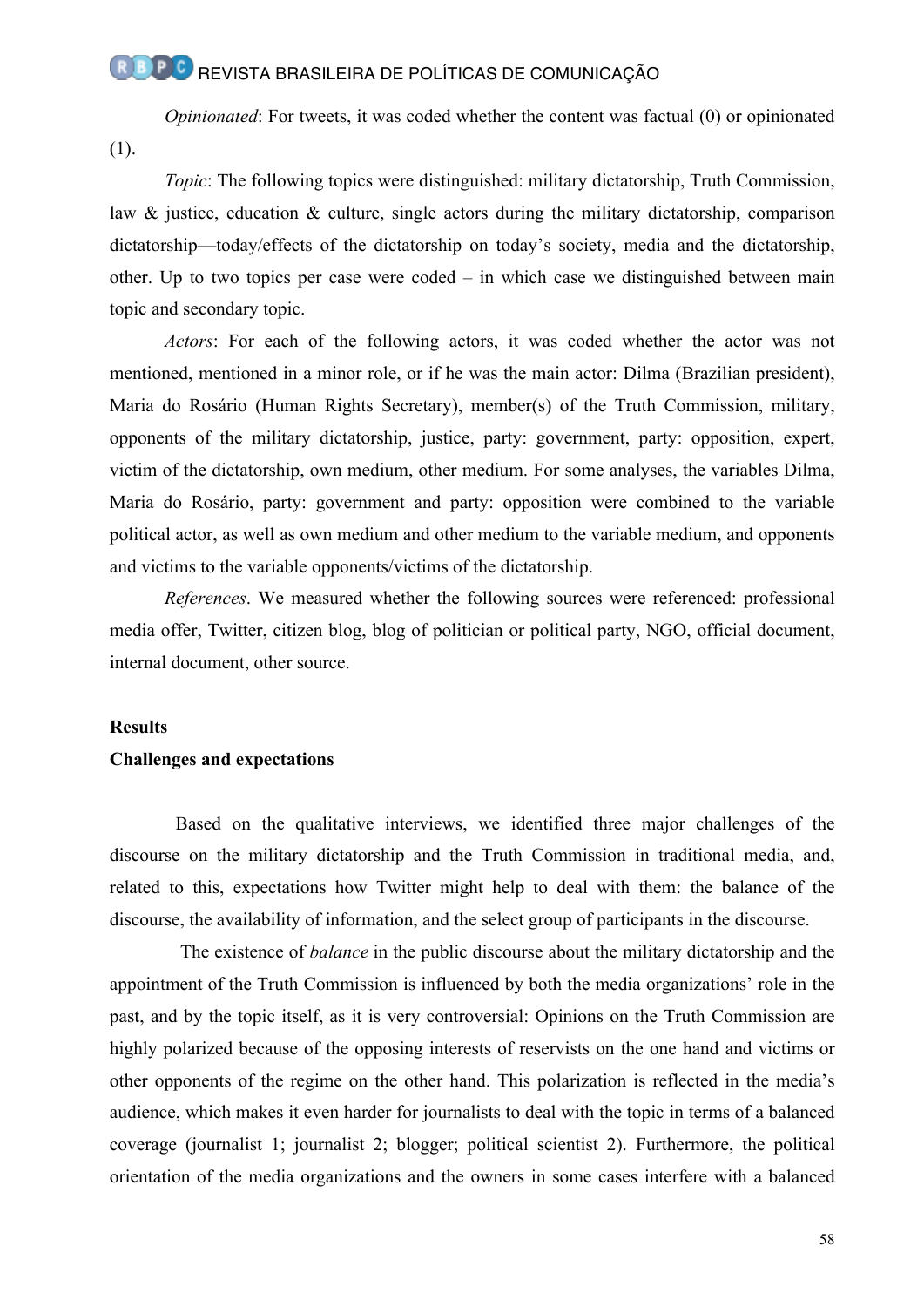coverage (political scientist 1; political scientist 2; blogger). The same is true for the personal involvement of journalists, e.g. in the case of journalist 3, whose father is one of the most known victims of the military dictatorship. This "double role" (political scientist 1) can cause conflicting interests in dealing with the subject, as journalist 3 states: "I should [report about it], because it's my dad, my family, because it's unfair and because I have the space. […] This [journalistic] freedom is also difficult. […] Although on the one hand the journalistic freedom is damaged, I have to, I should write, I cannot run away."

When it comes to the strongly differing opinions concerning the creation of the Truth Commission and the military dictatorship in general, social media play an important role. Journalist 3 and political scientist 1 for example state that both right-wing and left-wing people use Twitter, Blogs and Facebook intensively. Political scientist 1 describes this phenomenon as "ideological war […], it's not made with shells, with guns – the weapon is the word."

It's not only the role of the media during the military dictatorship which affects the coverage in the media but also other relicts, as the human-rights activist states: In Brazil exists a "culture of violence, a culture of an violent police, a culture of little respect for human rights, a culture which tolerates torture in the penal system. All of this is an heritage of the dictatorship."

Another expectation concerning Twitter in this context deals with a major problem traditional media faces: The *availability of information*. Journalist 1 identifies as one of the main difficulties for his newspaper "forbidden archives […], hidden archives […], which are not accessible for the public. […] There are still many forbidden, not distributed, hidden, lost documents." He agrees with the human-rights activist and journalist 3 on the fact that important documents were destroyed by the military in the last years, which makes this problem still existent, although the Brazilian government has passed a law, which allows everyone the access to information from the three powers (Lei de Acesso á Informação). This law is not yet consequently put into practice; in many cases, journalists or scientists do not receive access or it takes so much time that, due to journalists' work routines, they can rarely make use of their right (political scientist 1). Nonetheless, the human-rights activist states that the law would contribute to "a culture of transparency of the public power". The variety of information is an important aspect influencing the discourse about a certain topic; transparency of (governmental) actors and institutions and therefore more detailed information that is added to the debate can sustainably improve the discourse.

Concerning social media, the respondents express the expectation that – also because of less-time-affording instruments – the *group of participants will be different*: A higher number of media users will participate more frequently in the public debate, which makes the debate even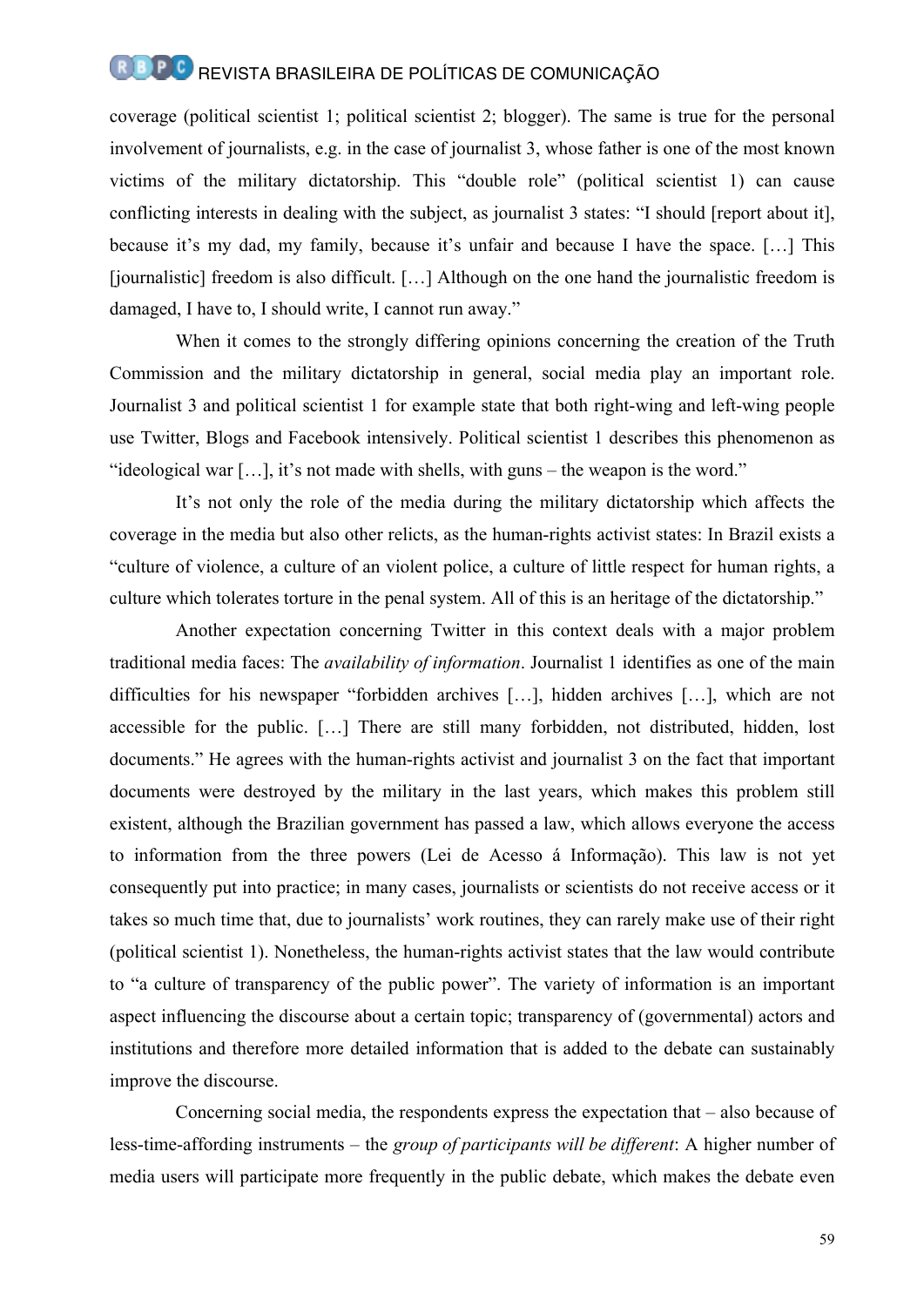more complex and causes a diversification of the discourse (journalist 3; human-rights activist). The gatekeeping role of traditional media will therefore become less important: "The great advantage of social media today is that […] they allow you the access to information which traditional media doesn't want to give you, doesn't have access to or doesn't know how to give. Thus through social media you have access to the world" (blogger). This effect is even increased because of the theoretically unlimited space on the Internet (journalist 1; blogger). Maybe because of the problems traditional media face in achieving a balanced coverage, this diverse group of participants (in the sense of 'everyone can join') is the reason why distrust is less of a problem than in traditional media. It seems that just not originally journalistic platforms like Twitter or Facebook have a very high importance in Brazilian society and are considered as very credible (journalist 3; blogger; political scientist 1).

#### **Comparing the discourse in print media and on Twitter**

In our qualitative pre-study, we identified three main topics related to the evaluation of the discourse on Twitter compared to print media: balance, availability of information, and the participants of the discourse. We now proceed to investigate in how far the discourse differs between the media in terms of these three aspects.

#### *Balance*

To find out how balanced the discourse is, we examined three different aspects: balance in terms of the variety of *topics,* balance in terms of the variety of *actors mentioned*, and, as an additional indicator for balance, the representation of factual information versus *opinion*.

Analyzing the main topics and secondary topics, the broad diversification of the discourse becomes obvious. The most frequently used topic as well on twitter as in print media was comparison/effect on today (main topic: 20.9%, n=564; secondary topic: 29.4% of all units which have an additional topic, n=245). However, this topic is slightly more frequently used on Twitter (32.5% of all Tweets cover this topic, and 28.4% of all articles), which has an even greater impact considering the fact that because of the possible text length a higher number of articles has an additional topic compared to the tweets. Combining the various diverse topics in wider topic groups leads to the following fragmentation: The military dictatorship in general is covered in 23.9% of all articles, and in 22.4% of all tweets (n.s.), and also the Truth Comission is covered about as frequently in print media (26.1%) as on Twitter (23.4%; n.s.). Significant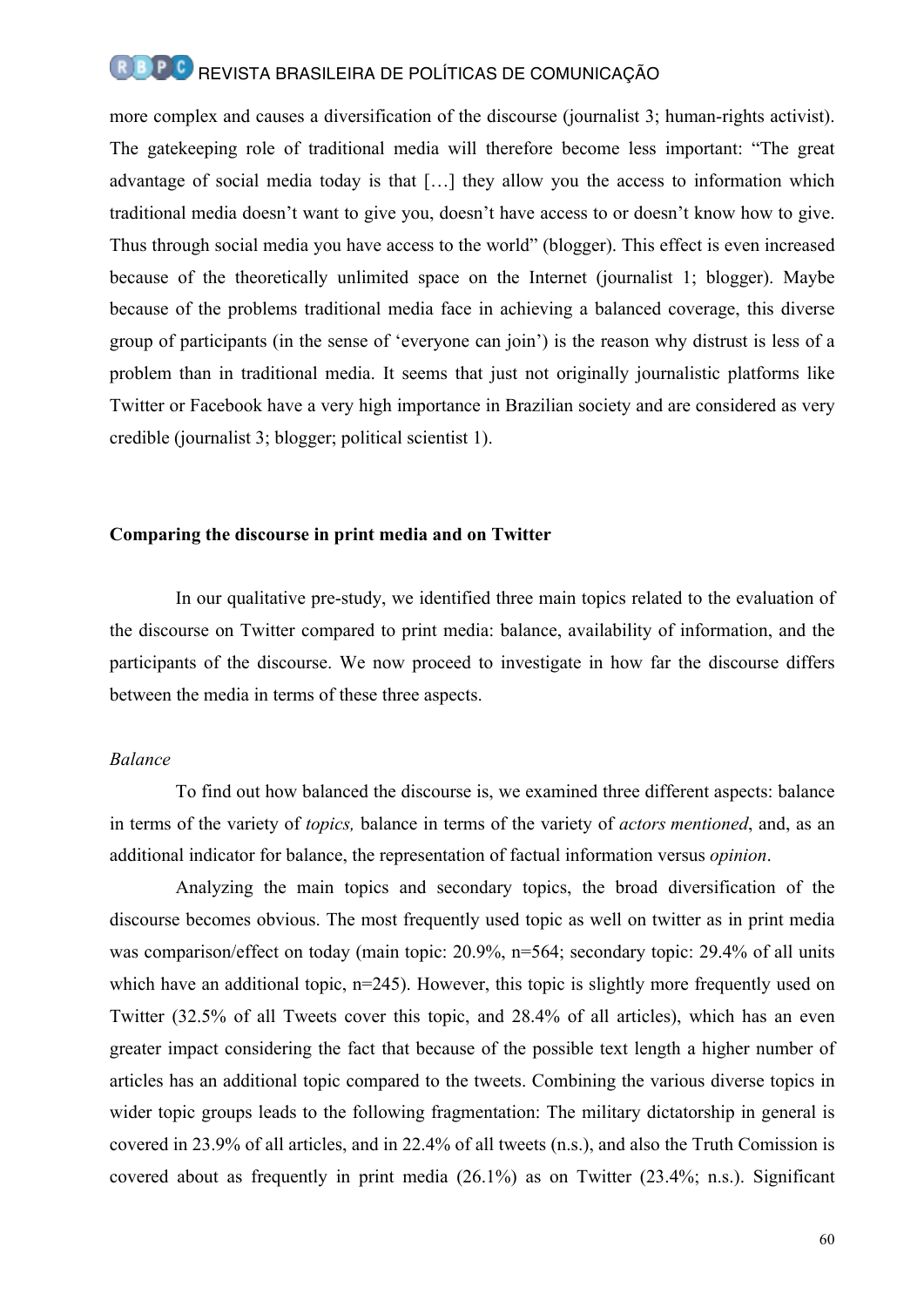differences could be found concerning the topic single actors during the military dictatorship, which is covered in 37.5% of all articles and 16% of all Tweets ( $p \le 0.001$ ,  $\chi^2 = 22.138$ ), and the topic law & justice (print media: 8.0%, Twitter: 1.7%,  $p \le 0.01$ ,  $\chi^2$ =11.508). The topics education & culture (print media: 5.7%, Twitter: 7.7%) and media and the dictatorship (print media: 5.7%, Twitter: 4.8%) do not differ significantly.

Turning to *balance of actors*, we see that, as Figure 1 illustrates, the mentioning of actors differs substantially between Twitter and print media. Obviously, as articles are considerably longer than Tweets, the chances for each actor to appear are higher in Twitter – especially as a secondary actor, which hardly ever occurs on Twitter. Nevertheless, regarding the balance of the discourse, one encounters a remarkable elite centered discourse in print media: President Dilma and government actors dominate the print discourse. On Twitter, no actor has such a clear dominance – in terms of the representation of actors, the Twitter discourse can be called more balanced.



**Figure 1**: Share of tweets (n=482) and print articles (n=88) mentioning different actors

As to balance, another – less optimistic – expectation of the interviewees was that on Twitter, left- and right-wing 'guerillas' would dominate the discourse by repeating their *opinions*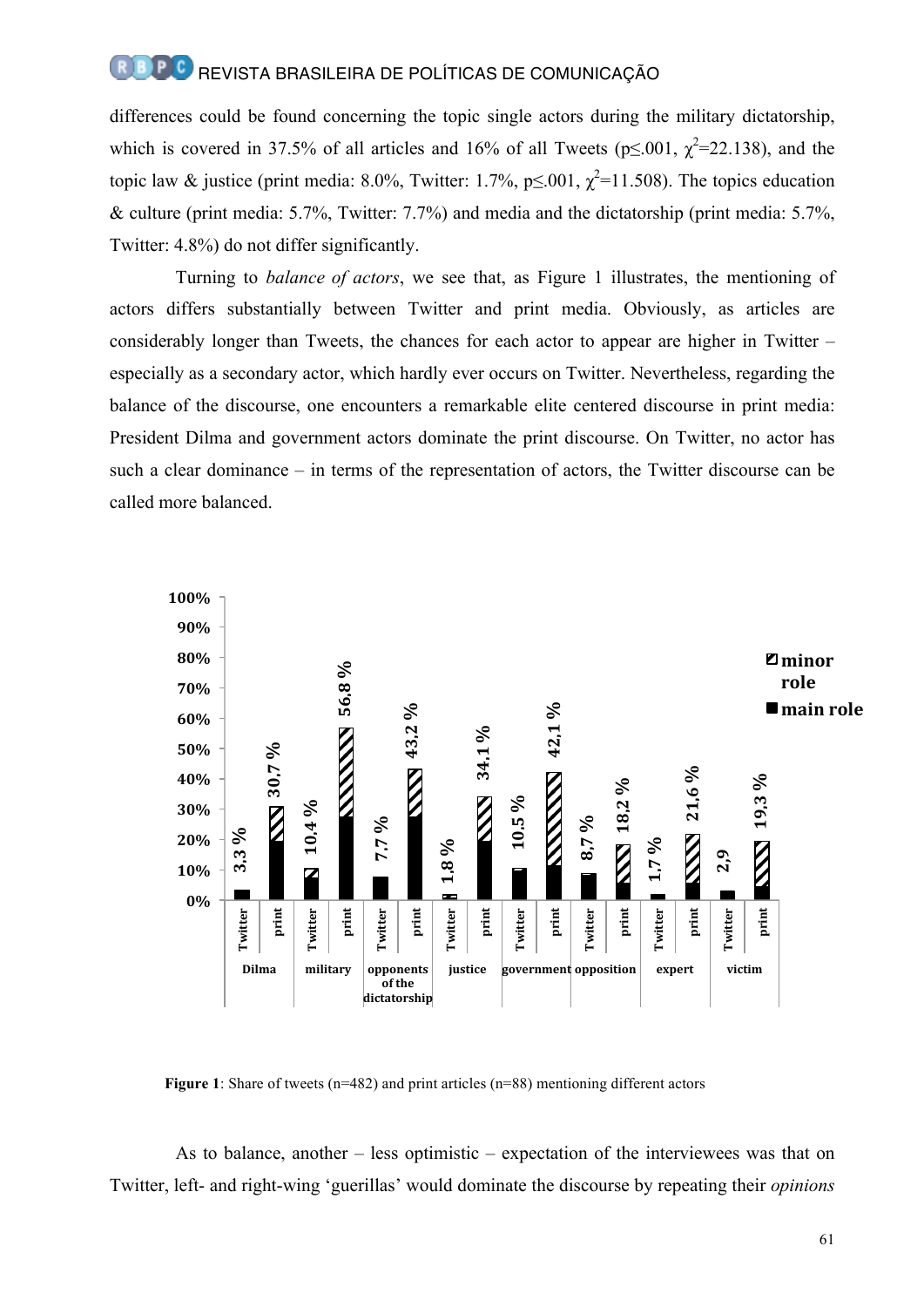over and over again. In fact, we found some support for such a dominance of opinions over facts: While in 63.3% of the tweets an opinion or attitude could be identified, 34.1% of the print articles are comments or related genres, and another 15.9% were classified as 'other '(which includes for example letters to the editor). However, the percentage of objective articles like news stories, which are originally fact-orientated and do not allow personal opinions, is also considerably high (29.5%). Only rarely used are columns (12.5%), portraits (4.5%), feature stories (2.3%) and interviews (1.1%).

#### *Availability of information*

An frequently mentioned part of the discourse studied is the dissemination of important information – be it official documents, maybe even secret or leaked documents, but also all different other types of primary material. Therefore, we examined in how far external material is referred to in the discourse. One of the main advantages of online media is that it is actually very easy to link to the most diverse range of information. Nevertheless, referring to specific information does not happen more frequently in Tweets (45.5% of all Tweets) than in print media (44.4% of all articles, n.s.).

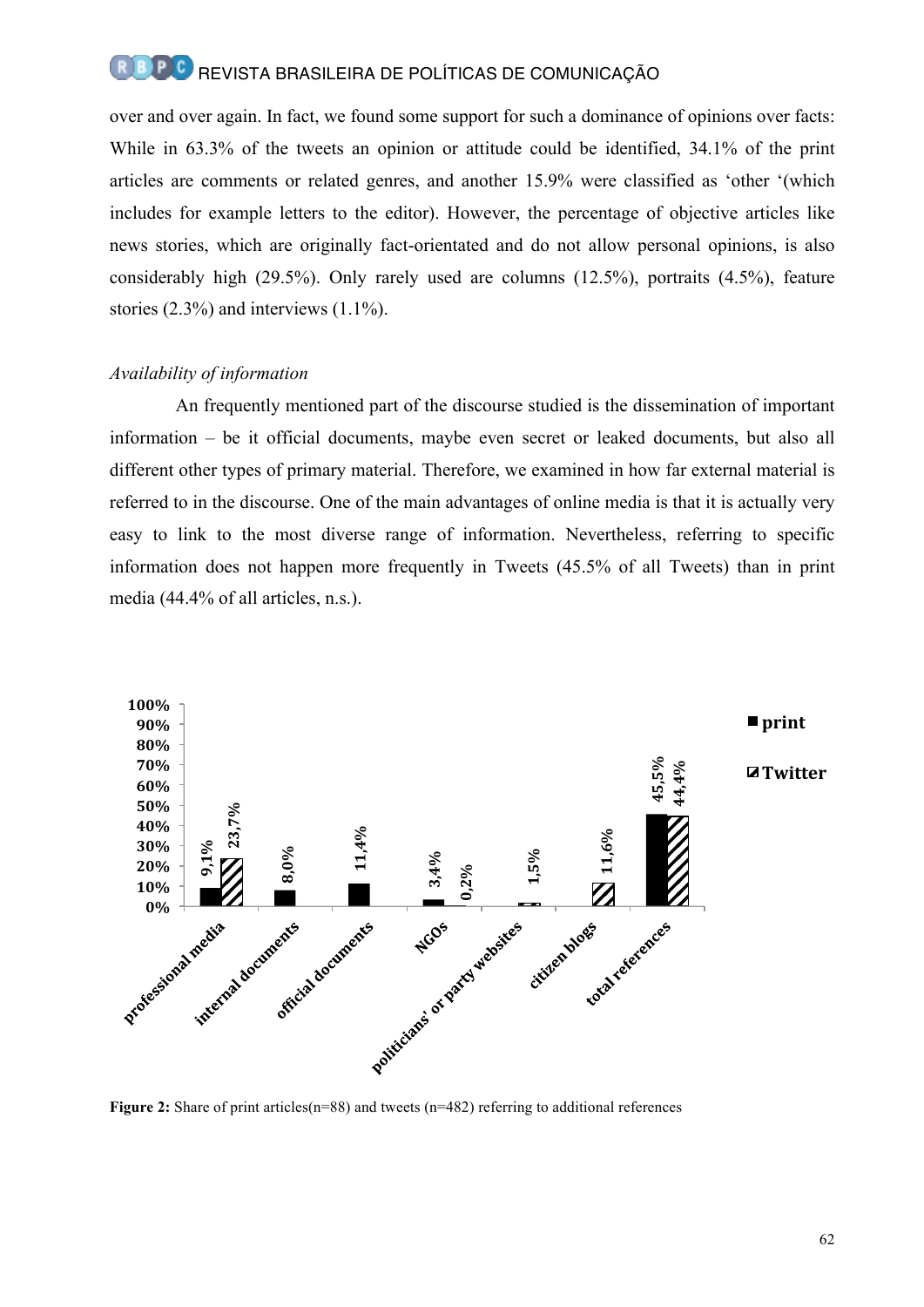However, as Figure 2 shows, the type of additional information referred to differs strongly: While 11.6% of all Tweets referred to a citizen blog, none of the articles did so (p**≤**.01,  $\chi^2$ =11.338). But also professional media organizations were referred to more often in Tweets (23.7%) than in print articles (9,1%,  $p\leq 0.05$ ,  $\chi^2=9.378$ ). The other way round, not a single Tweet referred to official documents or internal, unpublished documents, while this happened in 11.4% % (p≤**.**001,  $\chi^2$ =55.751) and 8% (p≤**.**001,  $\chi^2$ =38.818) of all articles.

#### *Participants of the discourse*

As we discussed before, one of the main arguments that is voiced to substantiate the notion of Twitter as an enhancement of public discourse is that it enables a wide range of diverse actors to participate and to engage in a discussion that is undisturbed by power relations. Therefore, we tested whether two assumptions are true: first, that the discourse is indeed not dominated by very few elite actors; second, that people actually engage in discussions.

As to the first argument, the analysis indeed shows a broad diversification of the discourse: In our sample, the 482 tweets were produced by 450 different persons. As to the second argument, while 44% of the tweets mention another user, this does usually not result in discussions: 29% of the tweets are retweets, which indicates that a not too small share of people seem to rather re-distribute information than contributing new arguments. Only 15% of the tweets addresses other twitter users directly without only retweeting their content – thus, true discussion seems to be not the prevalent mode of communication.

#### **Conclusions and Discussion**

This paper aimed to assess in how far Twitter can enhance public discourse in media landscapes that do not comply with all expectations of a democratic society. The case of the discourse on the military dictatorship in Brazil was studied as an example for such a situation. In detail, freedom of the press is not fully guaranteed; furthermore, mainstream media were involved in the acts of the dictatorial regime as well.

Approaching the topic from an explorative angle, we first assessed how actors see the role of Twitter in the discourse. We found that especially (1) a more balanced representation of topics, actors, and opinions, (2) more available information, and (3) an extended group of interacting participants might improve democratic discourse.

However, as our content analysis shows, this happens only to a limited extent. As to the first point, for instance, the differences between Twitter and print media are very small in terms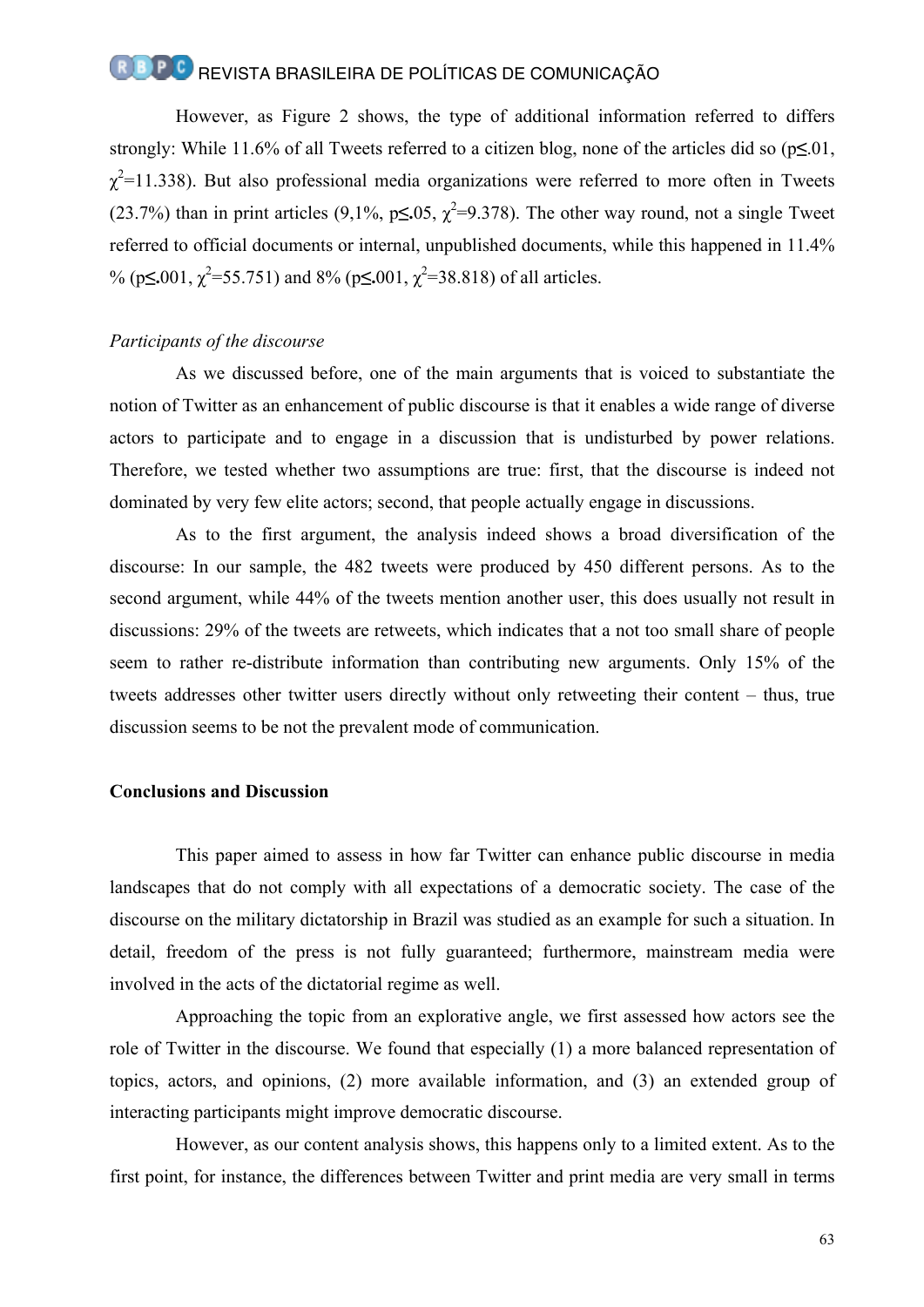of the topics covered. However, tweets are much less elite-centered and thus more balanced in terms of actors. Similarly, those who are participating in the debate – the people writing the tweets – are a diverse group rather than an elitist group, like the authors shaping the discourse in print media. Still, balance might be under pressure as a large share of the Tweets was opinionfocused rather than fact-focused.

As to the second point, too, the additional value of Twitter on the first sight seems limited: Tweets do not refer more often to additional information than articles do. Even stronger, investigative or leaked content was even not mentioned at all on Twitter. But this is only a part of the story: Twitter is capable of including other type of information, like citizen blogs, that are neglected completely by mainstream media. Here, Twitter serves as an important supplement.

As to the third point, one has to conclude that the Habermasian ideal of deliberation is not fully put into practice on Twitter in the case under investigation. Signs of discussion were less prominent than signs of merely disseminating information. Together with the opinionfocused content of the tweets, a picture emerges in which people mainly voice their opinions – which are poorly backed by facts – without being interested in what the other side says.

In the light of the mixed findings of our study, we call for increased research on the role of social media in defect democracies. As the vast majority of research is still conducted in either well-developed democratic societies, mainly the US or some European countries, or focused on the emancipatory possibilities in non-democratic societies. But what about societies, in which citizens do not have to fear for imprisonment or even their lives if they give their opinion, but in which the structure of the traditional media system does not provide them with a platform to do so? As our study showed, public discourse as a whole seems to benefit from the content disseminated on Twitter, as it seems to be more diverse and less elite-centered than reporting in the press is – at least in the case we studies. Future research could test this finding in more countries, with more topics, and within a longer time frame.

Our findings, however, also have less optimistic implications: As we found only few signs for real interaction, or, in the words of Habermas, for deliberation, one can doubt in how far online media are really the place where a deliberative public discourse takes place. One might speculate that Twitter mainly serves as a tool for disseminating information and that deliberation takes place elsewhere. Nevertheless, even this role as an information tool can strengthen public discourse – be it in a less direct way than earlier Internet optimists hoped for.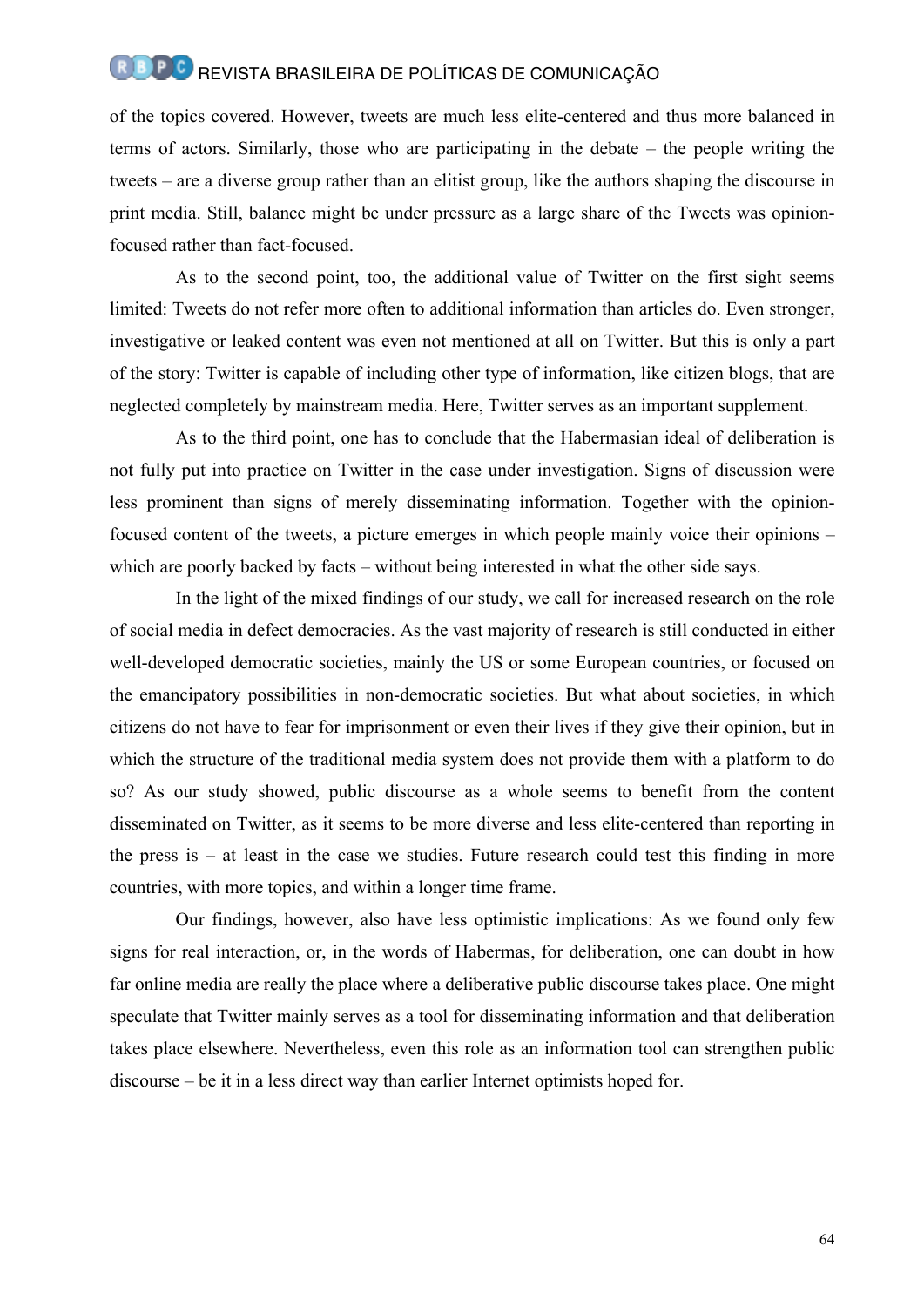#### **References**

ABREU, A. A. DE. A mídia na transição democrático brasileira. **Sociologia, problemas e práticas**, v. 48, p. 53-65, 2005.

ARCENEAUX, N.; SCHMITZ WEISS, A. Seems stupid until you try it: press coverage of Twitter, 2006-9. **New Media & Society**, v. 12, n. 8, p. 1262-1279, 2010.

BAKKER, T. P.; PATERSON, C. The new frontiers of journalism: Citizen participation in the UK and The Netherlands. *In*: BRANTS, K.; VOLTMER, K. (Eds.). **Political Communication in Postmodern Democracy**. Basingstoke: Palgrave Macmillan, p. 183-199, 2011.

BRUNS, A. **Gatewatching: Collaborative online news production**. New York: Peter Lang, 2005.

CHRISTENSEN, H. S. Political activities on the Internet: Slacktivism or political participation by other means? **First Monday**, v. 16, n. 2, 2011.

COLEMAN, S.; BLUMLER, J. G. **The Internet and democratic citizenship: Theory, practice and policy**. New York, NY: Cambridge University Press, 2009.

COSTA, S. Das politische System. *In*: COSTA, S. *et al.* (Eds.). **Brasilien heute. Geographischer Raum, Politik, Wirtschaft, Kultur**. 2nd. ed. Frankfurt am Main: Vervuert, p. 159-205, 2010.

COSTA, S.; RIAL Y COSTAS, G. Öffentlichkeit: Themen, Akteure, Strukturen. *In*: COSTA, S. *et al.* (Eds.). **Brasilien heute. Geographischer Raum, Politik, Wirtschaft, Kultur**. 2nd. ed. Frankfurt am Main: Vervuert, p. 459-470, 2010.

DAHLBERG, L. The Internet and Democratic Discourse: Exploring The Prospects of Online Deliberative Forums Extending the Public Sphere. **Information, Communication & Society**, v. 4, n. 4, p. 615-633, 2001.

DAHLBERG, L. Re-constructing digital democracy: An outline of four "positions". **New Media & Society**, v. 13, n. 6, p. 855-872, 2011.

DAHLGREN, P. The Internet, Public Spheres, and Political Communication: Dispersion and Deliberation. **Political Communication**, v. 22, n. 2, p. 147-162, 2005.

DANTAS, M. Mudanças estruturais nas comunicações públicas. **Revista Brasileira de Políticas de Comunicação**, v. 3, p. 1-24, 2013.

DYLKO, I. B. *et al.* Filtering 2008 US presidential election news on YouTube by elites and nonelites: An examination of the democratizing potential of the internet. **New Media & Society**, v. 14, n. 5, p. 832-849, 2011.

FERREE, M. M. *et al.* Four models of the public sphere in modern democracies. **Theory and Society**, v. 31, n. 3, p. 289-324, 2002.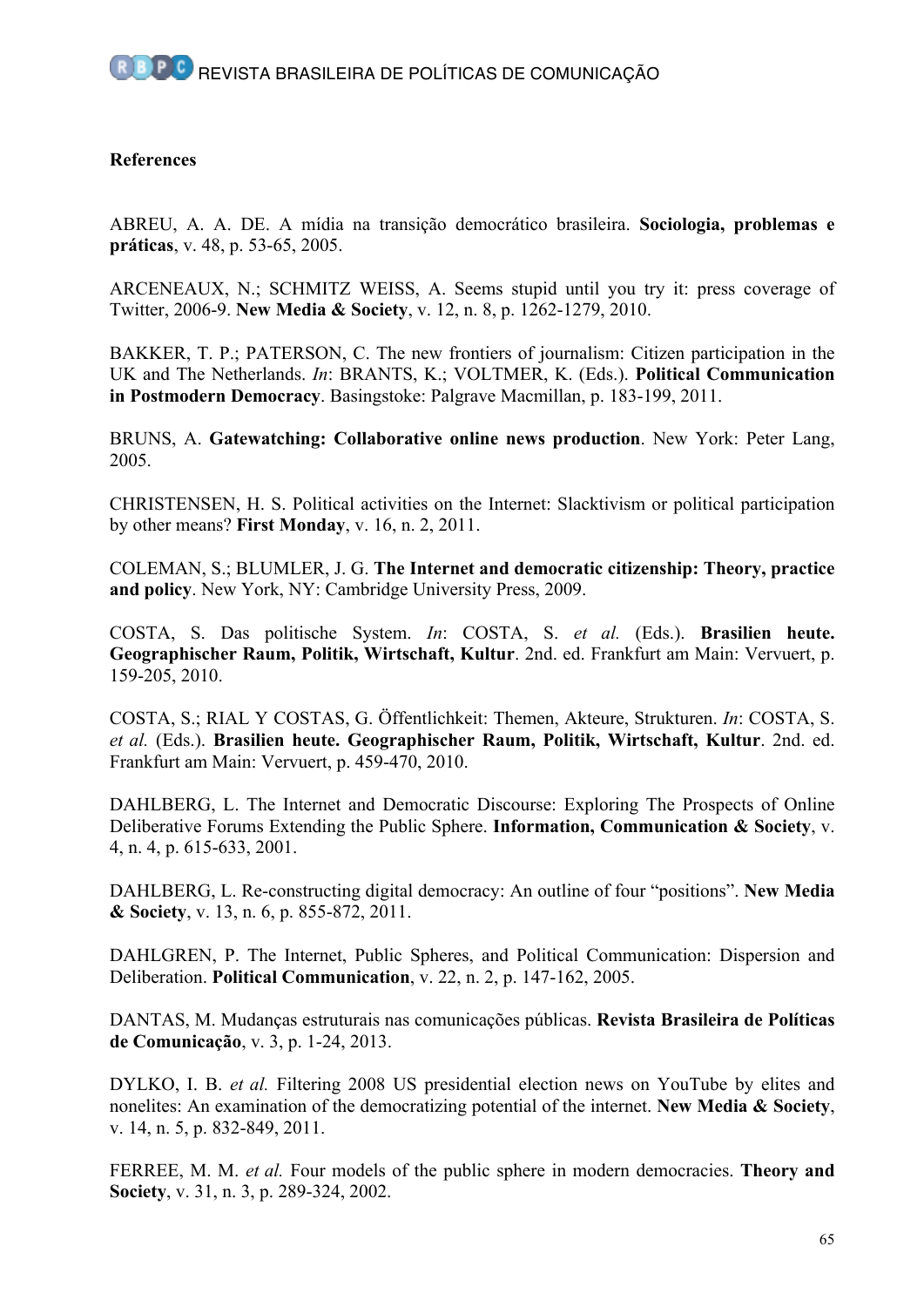FREELON, D. G. Analyzing online political discussion using three models of democratic communication. **New Media & Society**, v. 12, n. 7, p. 1172-1190, 2010.

GRIPSRUD, J. Digitising the public sphere: Two key issues. **Javnost - The Public**, v. 16, n. 1, p. 5-16, 2009.

GROSHEK, J. The Democratic Effects of the Internet, 1994-2003: A Cross-National Inquiry of 152 Countries. **International Communication Gazette**, v. 71, n. 3, p. 115-136, 2009.

GUIMARÃES, C.; AMARAL, R. Brazilian television: A rapid conversion to the new order. *In*: FOX, E. (Ed.). **Media and politics in Latin America**. London: Sage, p. 125-137, 1988.

HABERMAS. **Strukturwandel der Öffentlichkeit. Untersuchungen zu einer Kategorie der bürgerlichen Gesellschaft**. Neuwied and Berlin: Luchterhand, 1962.

HAGOPIAN, F. Paradoxes of Democracy and Citizenship in Brazil. **Latin American Research Review**, v. 46, n. 3, p. 216-227, 2011.

HART, K. Vom Umgang mit der Diktaturvergangenheit. **Aus Politik und Zeitgeschichte**, n. 12, p. 35-38, 2010.

HINDMAN, M. **The myth of digital democracy**. Princeton and Oxford: Princeton University Press, 2009.

KOHLHEPP, G. Bevölkerungsentwicklung und -struktur. *In*: COSTA, S. *et al.* (Eds.). **Brasilien heute. Geographischer Raum, Politik, Wirtschaft, Kultur**. 2nd. ed. Frankfurt am Main: Vervuert, p. 33-50, 2010.

KRUIKEMEIER, S. *et al.* **Political communication in a digital world: The effects of personalization and interactive communication on citizens' political involvement.** Paper presented at the annual meeting of the World Association of Public Opinion Research. Hong Kong: 2012.

LARSSON, A. O.; MOE, H. Studying political microblogging: Twitter users in the 2010 Swedish election campaign. **New Media & Society**, v. 14, n. 5, p. 729-747, 2011.

LEE, E.-J.; SHIN, S. Y. Are they talking to me? Cognitive and affective effects of interactivity in politicians' twitter communication. **Cyberpsychology, behavior and social networking**, v. 15, n. 10, p. 515-20, 2012.

MASSMANN, A. Lateinamerika. *In*: THOMASS, B. (Ed.). **Mediensysteme im internationalen Vergleich**. Konstanz: UVK, p. 259-278, 2007.

MAY, A. L. Who Tube? How YouTube's News and Politics Space Is Going Mainstream. **The International Journal of Press/Politics**, v. 15, n. 4, p. 499-511, 2010.

MIGUEL, L. F. A política, a comunicação política e o opinão pública. Mídia e opinão pública. *In*: AVELAR, L.; CINTRA, A. O. (Eds.). **Sistema político Brasileiro: uma introdução**. 2nd. ed. São Paulo: Editora Unesp, p. 403-415, 2007.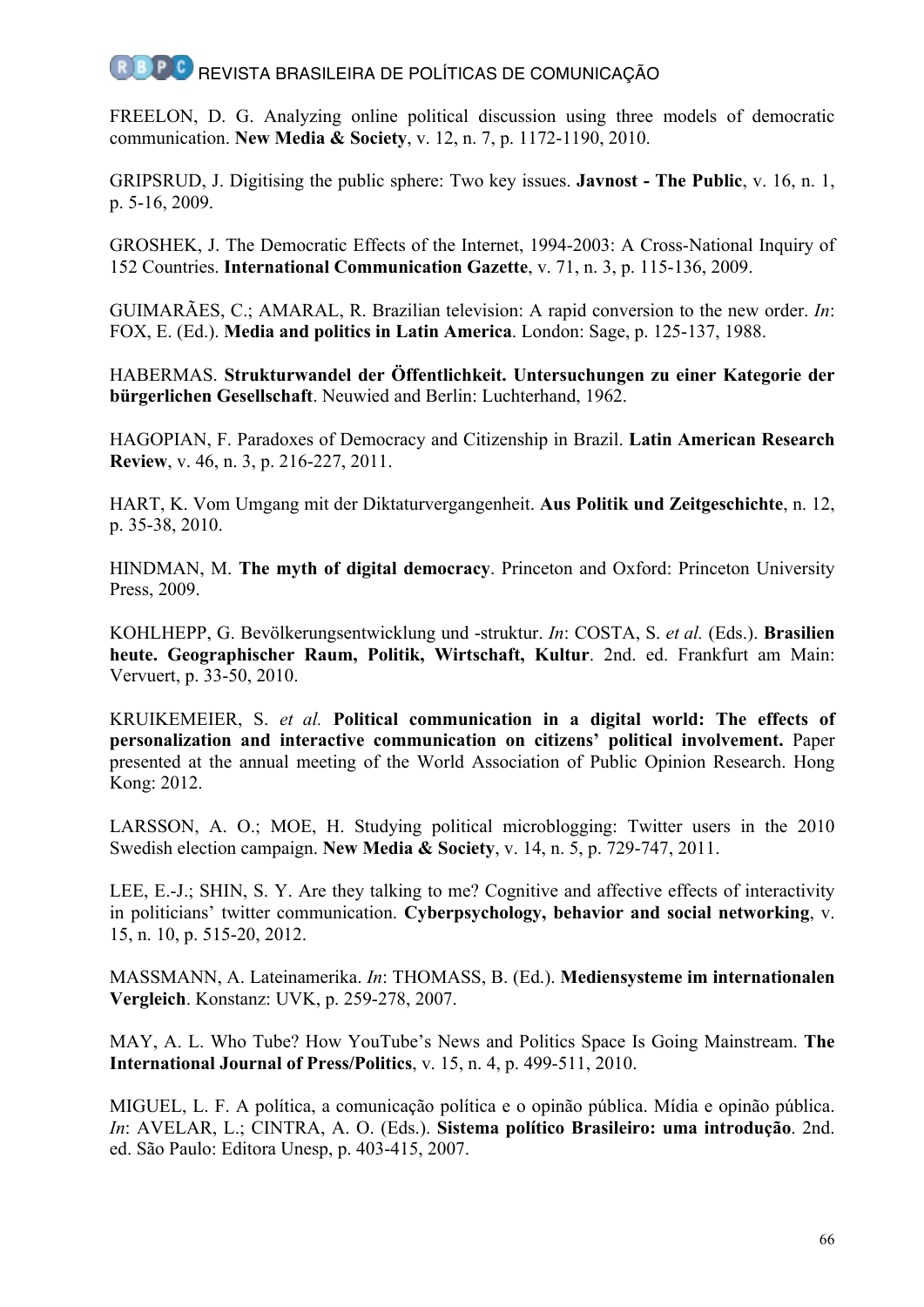MORAES, D. **Vozes abertas da América Latina. Estado, políticas públicas e democratização da comunicação**. Rio de Janeiro: MauadX/FAPERJ, 2011.

PARMELEE, J. H.; BICHARD, S. L. **Politics and the Twitter revolution: How tweets influence relationships between political leaders and the public**. Plymouth, UK: Lexington, 2012.

PEREZ, A.; MELO, G. F. DE; FICHTNER, B. Brasilien – ein Land mit Zukunft (?). Bildungssystem und alternative Bildungspraktiken. *In*: COSTA, S. *et al.* (Eds.). **Brasilien heute. Geographischer Raum, Politik, Wirtschaft, Kultur**. 2nd. ed. Frankfurt am Main: Vervuert, p. 623-636, 2010.

PIERANTI, O. P.; MARTINS, P. E. M. Políticas públicas para as comunicações no Brasil: adequação technológiva e liberdade de expressão. **Revista de administração pública**, v. 42, n. 2, p. 303-325, 2008.

PORTO, M. P. The changing landscape of Brazil's news media. *In*: LEVY, D. A. L.; NIELSEN, R. K. (Eds.). **The changing business of journalism and ints implications for democracy**. Oxford: Reuters Intstitute for the Study of Journalism, p. 107-124, 2010.

RASMUSSEN, T. The Internet and Differentiation in the Political Public Sphere. **Nordicom Review**, v. 29, p. 73-84, 2008.

SPRANZ, N. **Mediendatenbank des Instituts für Medien- und Kommunikationspolitik: Globo Communicação e Participaões S.A.** Disponível em: <http://www.mediadb.eu/de/datenbanken/internationale-medienkonzerne/globo-communicacaoe-participacoes-sa.html>. Acesso em: 27 jul. 2012.

STEVANIM, L. F. F.; SANTOS, S. DOS. Porteira, radiodifusão, universidade etc... os "negócios" do coronelismo eletrônico em Minas Gerais. **Revista Brasileira de Políticas de Comunicação**, v. 2, 2012.

SUPREMO TRIBUNAL FEDERAL. **STF é contra revisão da Lei da Anistia por sete votos a**  dois. Disponível em: http://www.stf.jus.br/portal/cms/verNoticiaDetalhe.asp?idConteudo=125515>. Acesso em: 25 out. 2012.

WEILAND, H. Medien und Demokratie in der Entwicklungszusammenarbeit. *In*: FRIEDRICH-EBERT-STIFTUNG (Ed.). **Medien und Entwicklung. Neue Impulse für die Entwicklungszusammenarbeit**. Bonn: Friedrich-Ebert-Stiftung, p. 14-16, 2005.

WOJCIESZAK, M.; ROJAS, H. Correlates of Party, Ideology and Issue Based Extremity in an era of Egocentric Publics. **The International Journal of Press/Politics**, v. 16, n. 4, p. 488-507, 2011.

ZILLA, C. Erfahrung der Zeit – politische Kultur in Argentinien und Brasilien. **Aus Politik und Zeitgeschichte**, n. 12, p. 10-15, 2010.